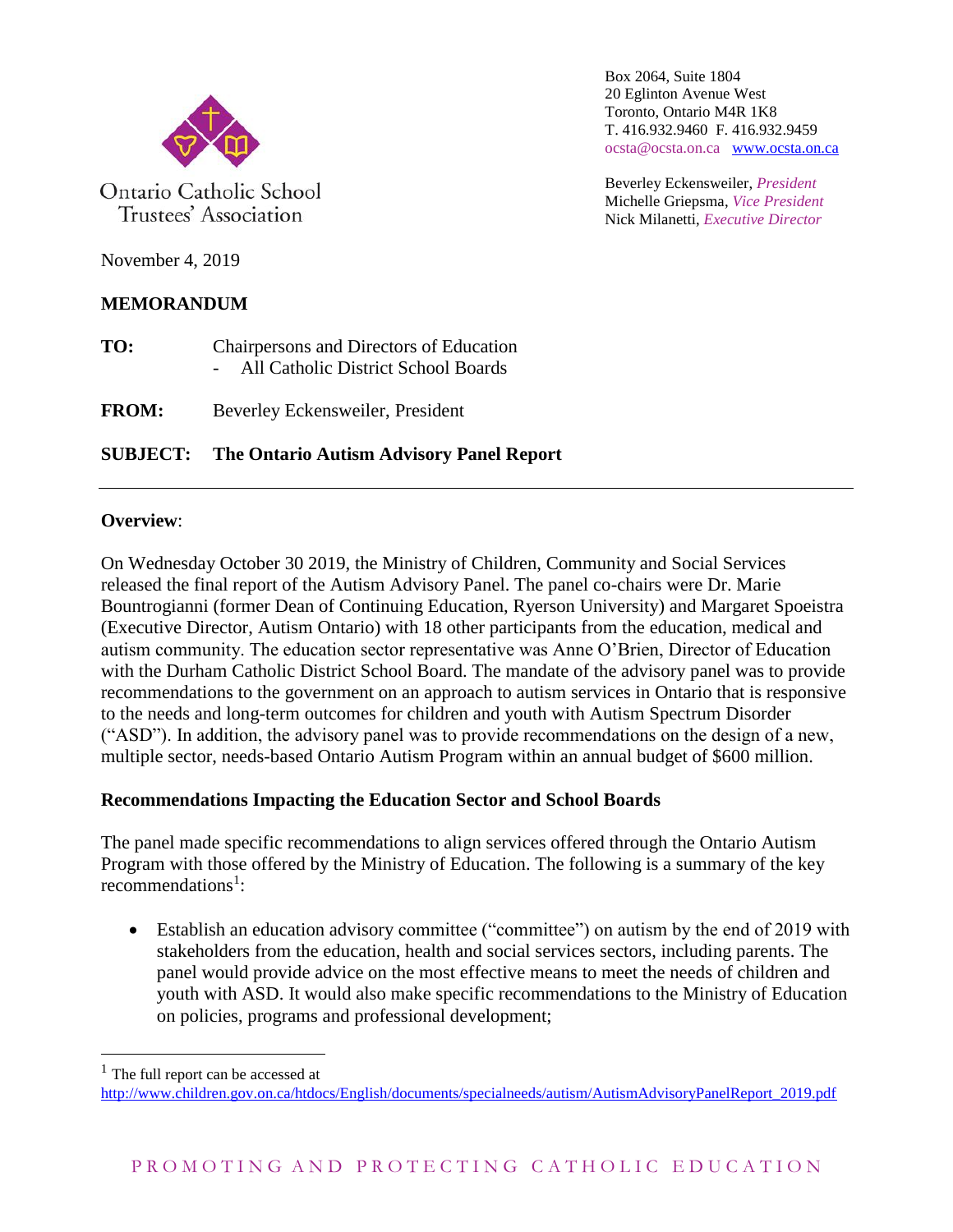- The committee should also design best practice guidelines to address how school boards implement special education policy and regulations impacting students with ASD to ensure consistency across the province;
- Review the implementation of O. Reg 181/98 related to the IPRC process to ensure school board compliance with the regulation;
- Review school board compliance with Individual Education Plan standards;
- Phase out the practice of using seclusion rooms;
- Review policies and procedures related to classroom removal and exclusions;
- Develop guidelines to ensure parents are aware of all special education programs and services at their local school and board;
- Design strategies to ensure students with ASD are not negatively impacted by e-learning and class size policy changes;
- Develop protocols to facilitate collaboration between autism service providers and schools, including continuing the Connections for Students program;
- Review PPM 140, 149 to eliminate barriers to community-based service agencies, included evidence-based standards for the use of ABA educational practices provided by regulated health professionals;
- Expand the Pilot to Improve School-Based Supports for Students with ASD with a focus on more dedicated space;
- Expand the number of mental health workers and education assistants;
- Improve professional learning and training supports for educators and professionals including reviewing Ontario's initial teacher education and additional qualification programs;
- Enhance the content of training supports and courses related to the development, implementation and monitoring of IEP's, behaviour safety plans;
- Review school board policies to promote consistency and continuity of EA's working with students with ASD;
- Review PPM 81 on the provision of health and support services in schools to ensure rehabilitation programs delivered by community agencies meet the government's goals of cross-ministerial integration for improved services.